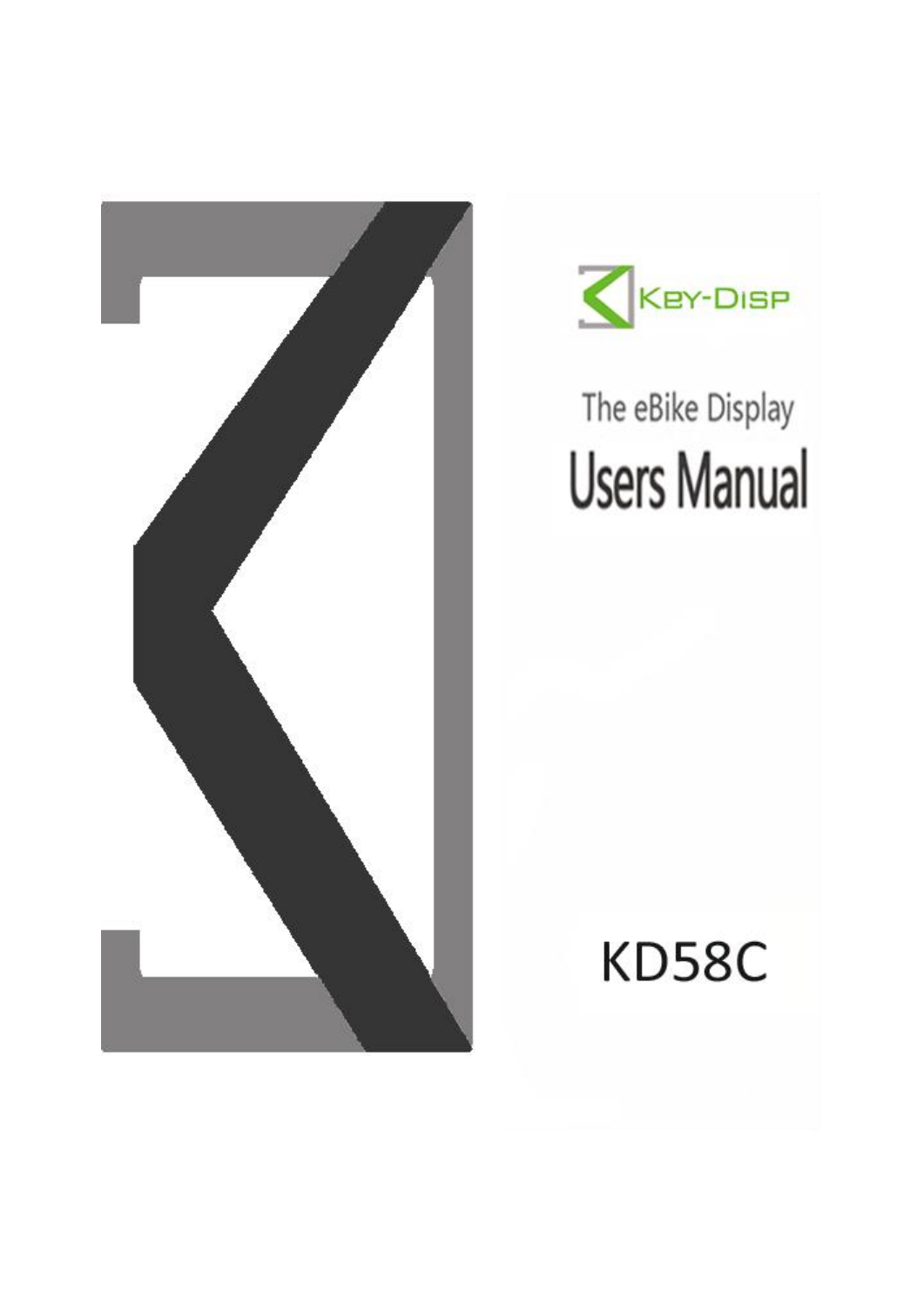# Contents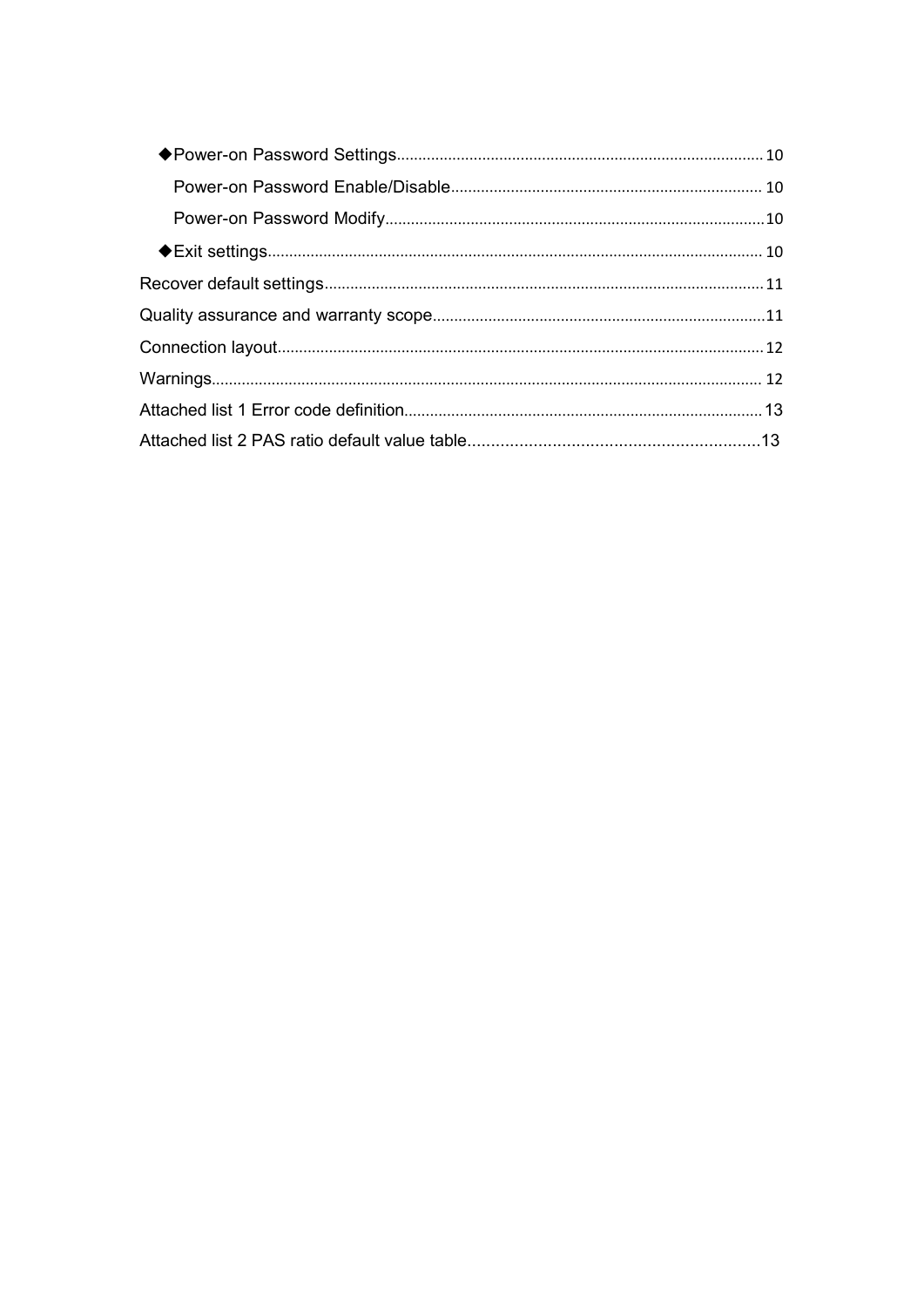## <span id="page-3-0"></span>**Product name and Model**

Electric Bicycle Intelligent Display, Model: KD58C.

## <span id="page-3-1"></span>**Specifications**

- ●24V/36V /48V Power Supply
- ●Rated current: 10mA
- ●The maximum working current: 30mA
- ●Off-state leakage current: <1μA
- ●Working temperature: -20 ~ 60 ℃
- ●Storage temperature: -30 ~ 70 ℃

## <span id="page-3-2"></span>**Appearance and Size**

Product appearance and dimensional drawing (unit: mm)



<span id="page-3-3"></span>



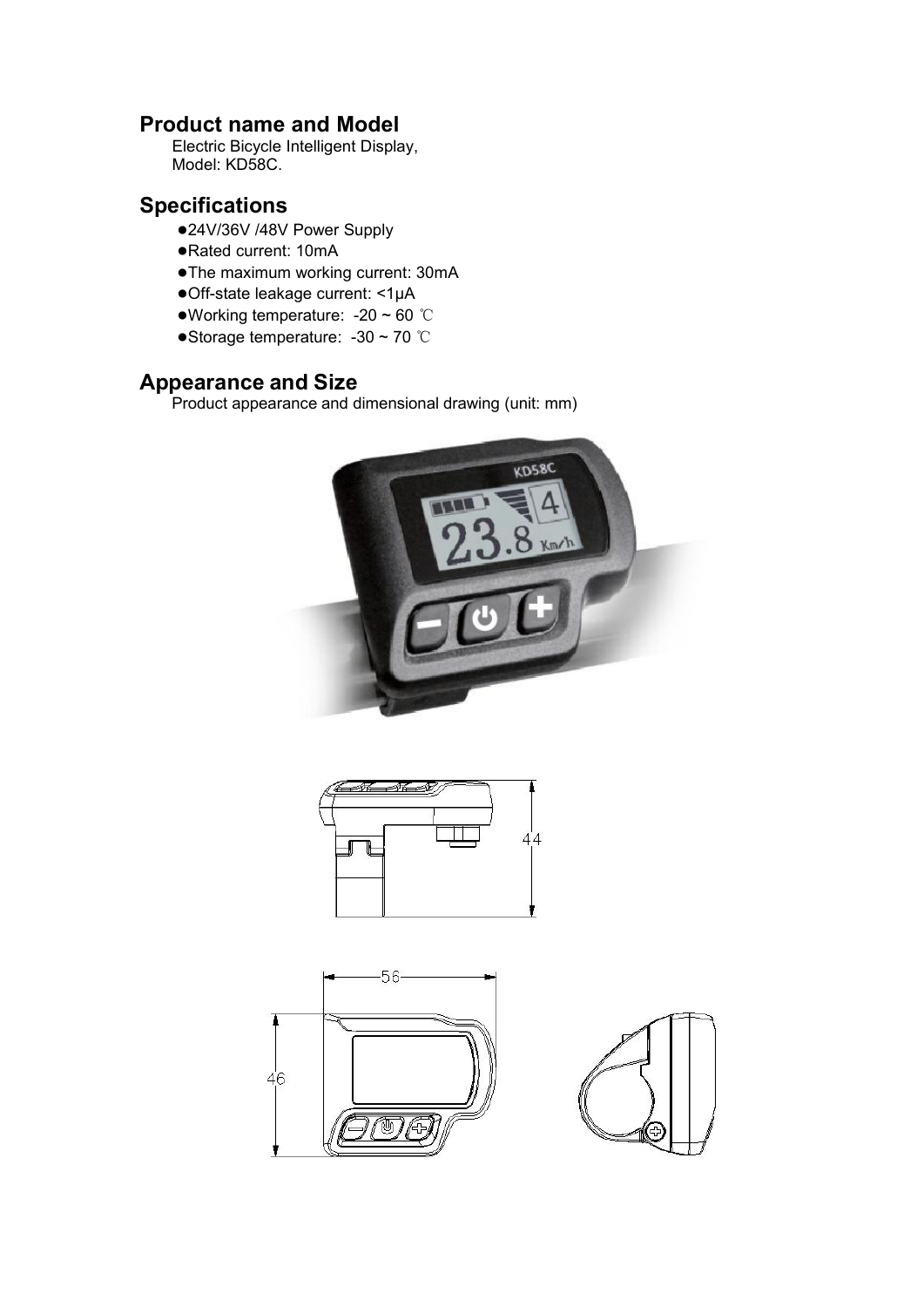## **Function Summary and Button Definition**

#### <span id="page-4-0"></span>◆**Function Summary**

KD58C has a lot of functions to meet the users' needs. The indicating contents are as follows:

- **●** Smart Battery
- **●** Assist-level
- **●**Speed indication (incl. running speed, max speed and average speed)
- **●**Motor-output indicator
- **●**Trip time
- **●**Trip distance and Total distance
- The push-assist function
- **●**The Lighting On/Off
- **●**Error Code indication

**●**Various Parameters Settings (*e.g., wheel size, speed-limited, battery level bar, PAS level, password enable, controller limited current etc.*)

**●**Recover Default Settings

#### <span id="page-4-1"></span>◆**Button Definition**

There are three buttons ( $\bullet$ ,  $\bullet$ ,  $\bullet$ ) on the KD58C display that represent functions respectively: **ON/OFF**, **UP** and **DOWN**.

## **Installation**

KD58C can be mounted on the left side of handlebar close to its grip. Adjust the angle for a good display view. Cut off the power before connecting the corresponding connectors between display and controller..

## <span id="page-4-2"></span>**Function Area Distribution**



## <span id="page-4-3"></span>**General Operation**

#### <span id="page-4-4"></span>◆**Switching the E-bike system On/Off**

To switch on the E-bike system, hold the **ON/OFF** button for 2 s. Likewise, hold **ON/OFF** button for 2 s again, the E-bike system will be switched off. When E-bike system is switched off, the leakage current is less than 1 µA.

#### **■When E-bike is parked for more than <sup>10</sup> minutes,the E-bike system will be switched off automatically.**

#### <span id="page-4-5"></span>◆**Display Interface**

After the E-bike system is switched on, the display shows current speed by default. To change the indicating information, press **ON/OFF** to show in turn: Current Speed  $(Km/h) \rightarrow$  Trip Distance  $(Km) \rightarrow$ ODO(Km)  $\rightarrow$  Trip Time (Hour)  $\rightarrow$  Average Speed (Km/h)  $\rightarrow$  Max Speed (Km/h). Each state will display for 2 seconds and then automatically returns to current speed interface.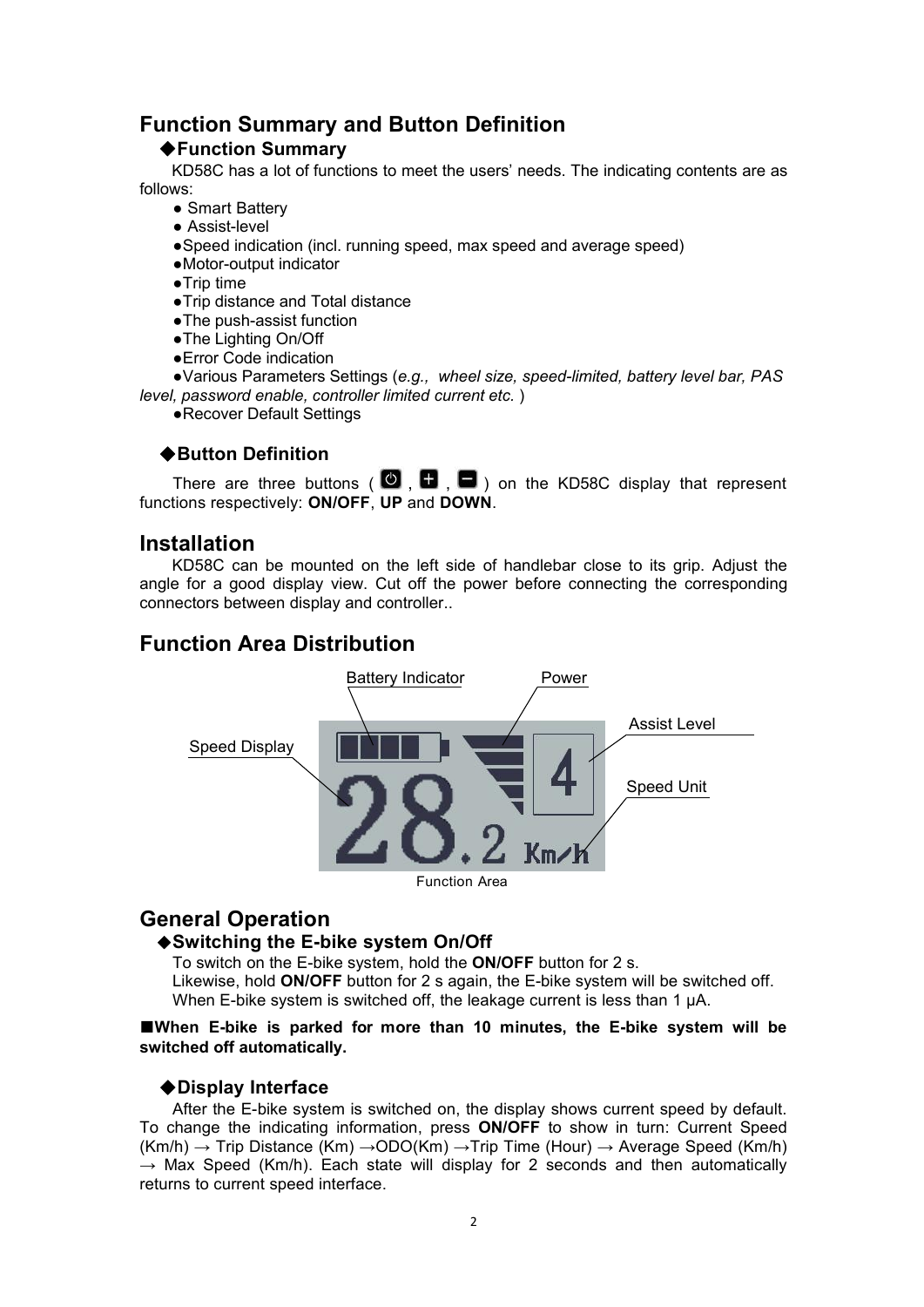

#### <span id="page-5-0"></span>◆**Switching Push-assist Mode On/Off**

To access the push-assist mode, hold the **DOWN** button for 2 s, the E-bike will go on at a uniform speed of 6 Km/h and "P" is showed on the screen at the same time. The push-assist function is switched off as soon as you release the **DOWN** button.



<span id="page-5-1"></span>Push-assist Mode

**■Push-assist function may only be used when pushing the E-bike. Be aware of danger of injury when the wheels of the E-bike do not have ground contact.**

#### ◆**Switching the Lighting On/Off**

To switch on headlight of the E-bike, hold the **UP** button for 2 s the headlight will be switched on while display backlight darkens.

Likewise, hold the **UP** button for 2 s again, the bike headlight will be switched off while display backlight is gaining brightness.



Switch the Lighting on/off

#### <span id="page-5-2"></span>◆**assist Level options**

Assist levels indicate the output power of the motor. The default value is level "1". The default power ranges from level "0" to level "5".The output power is zero on Level "0". Level "1" is the minimum power. Level "5" is the maximum power. Press **UP/DOW** to change assist level as per your needs.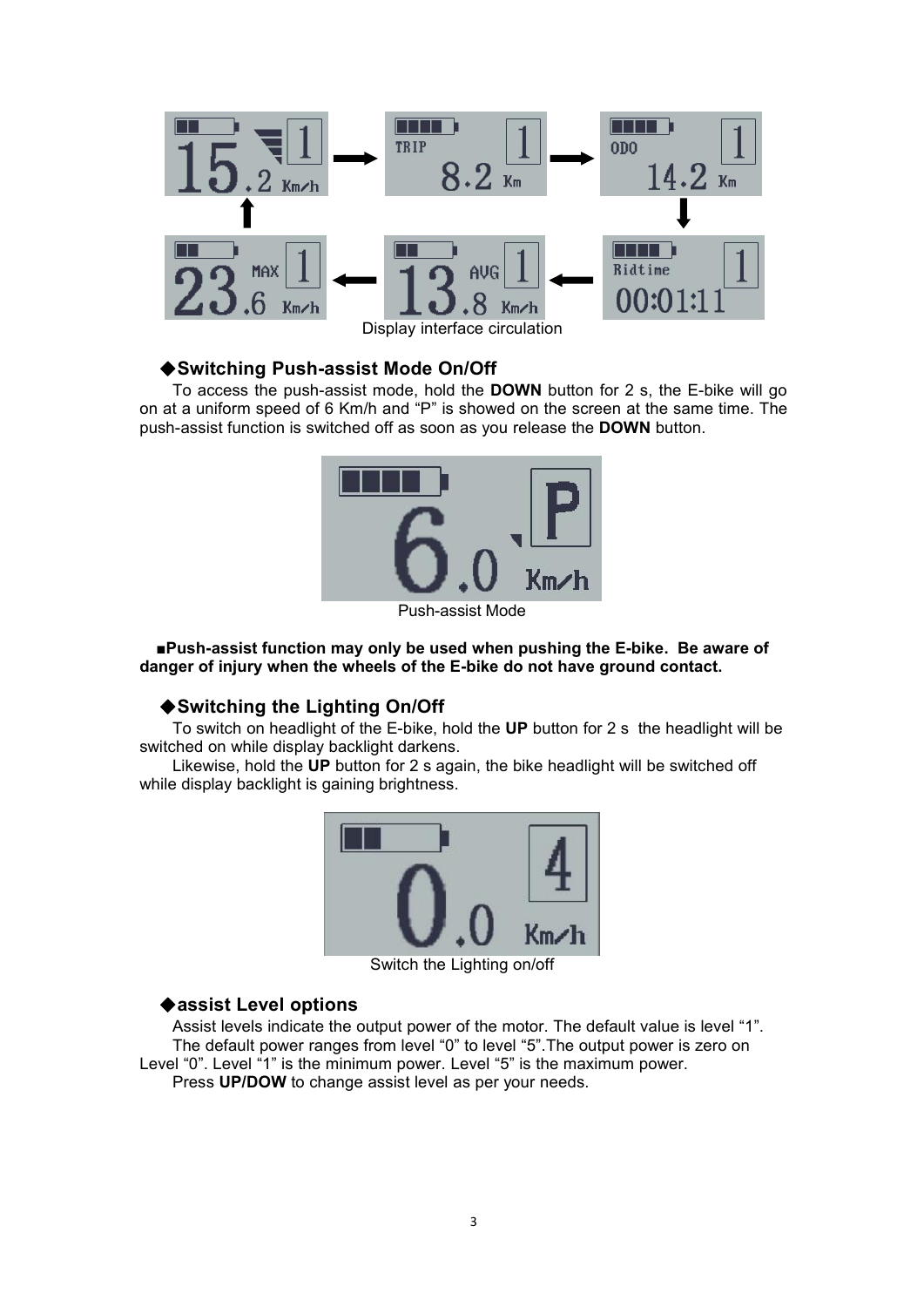

assist Level "4"

#### <span id="page-6-0"></span>◆**Power Indicator**

The output power of the motor can be indicated by below interface.



Motor Power Interface

#### <span id="page-6-1"></span>◆**Error code Indication**

If an error occurs in the electronic control system, the error code will appear automatically. See error code definitions in **Attached list 1**.



Error Code Indication

**■ Show the display to <sup>a</sup> Service Center when an error code appears. Or else you will not be able to ride the bike normally.**

## <span id="page-6-2"></span>**General Settings**

After the E-bike system is switched on, to access general settings menu, hold both the **UP** and **DOWN** button simultaneously for 2 s.

Press the Up or DOWN button to choose setting items, press ON/OFF to confirm the corresponding settings.

|            | 1-Clear Trip |
|------------|--------------|
| 2-Set Unit |              |
| 3-Set WD   |              |
| 4-Set LS   |              |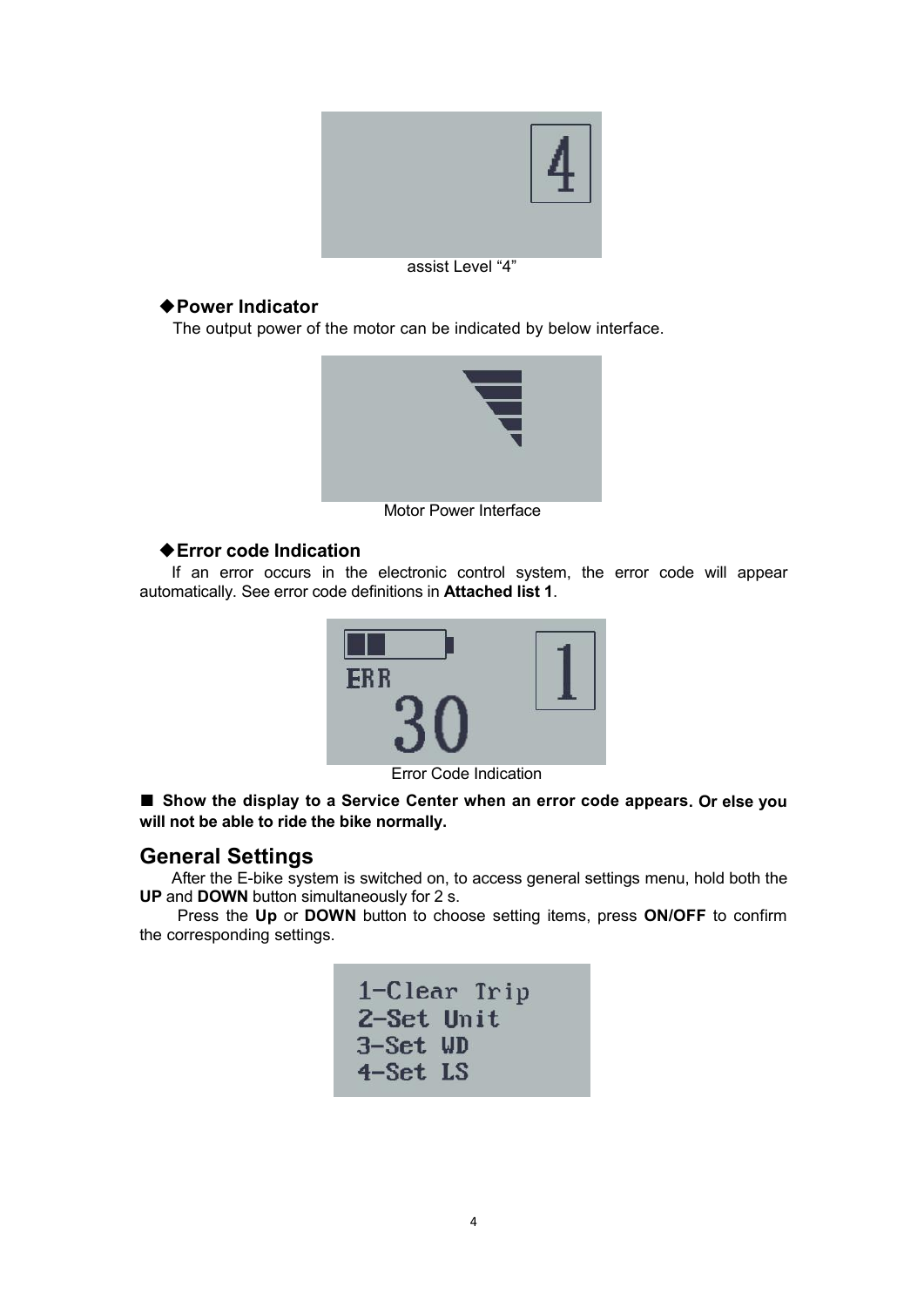| 2-Set Unit |               |
|------------|---------------|
| 3-Set WD   |               |
| 4-Set LS   |               |
|            | 5-Set Volagte |

General settings interface

#### <span id="page-7-0"></span>◆**Trip Distance Clearance**

**Clear Trip** means trip distance clearance. Press the **UP** or **DOWN** buttonto choose YES or NO to clear the trip distance. The default value is NO. If you choose YES and press the **ON/OFF** button to confirm the option, the display will show 'OK' and return to the general settings interface. Otherwise the display will return to the general settings interface directly.



Trip distance clearance

#### <span id="page-7-1"></span>◆**Unit Mile/KM Conversion**

**Set Unit** represents unit settings.

To convert unit, press **UP/DOWN** to increase or decrease until the desired setting is displayed.

To store a changed setting, press the **ON/OFF** button to access trip distance clearance settings and the display will show 'OK' then returns to general settings interface. The default value is Metric.

| *** Set Unit*** |  |
|-----------------|--|
| Mile/KM         |  |

Mile and Kilometer Conversion Settings Interface

#### <span id="page-7-2"></span>◆**Wheel Diameter Settings**

**Set WD** represents wheel diameter settings. Optional values are 16, 18, 20, 22, 24, 26, 700C and 28. The default value is26 inch.

To change basic settings, press **UP**/**DOWN** to increase or decrease until the desired value is displayed.

To store a changed setting, press the **ON/OFF** button and the display will show 'OK' then returns to general settings interface.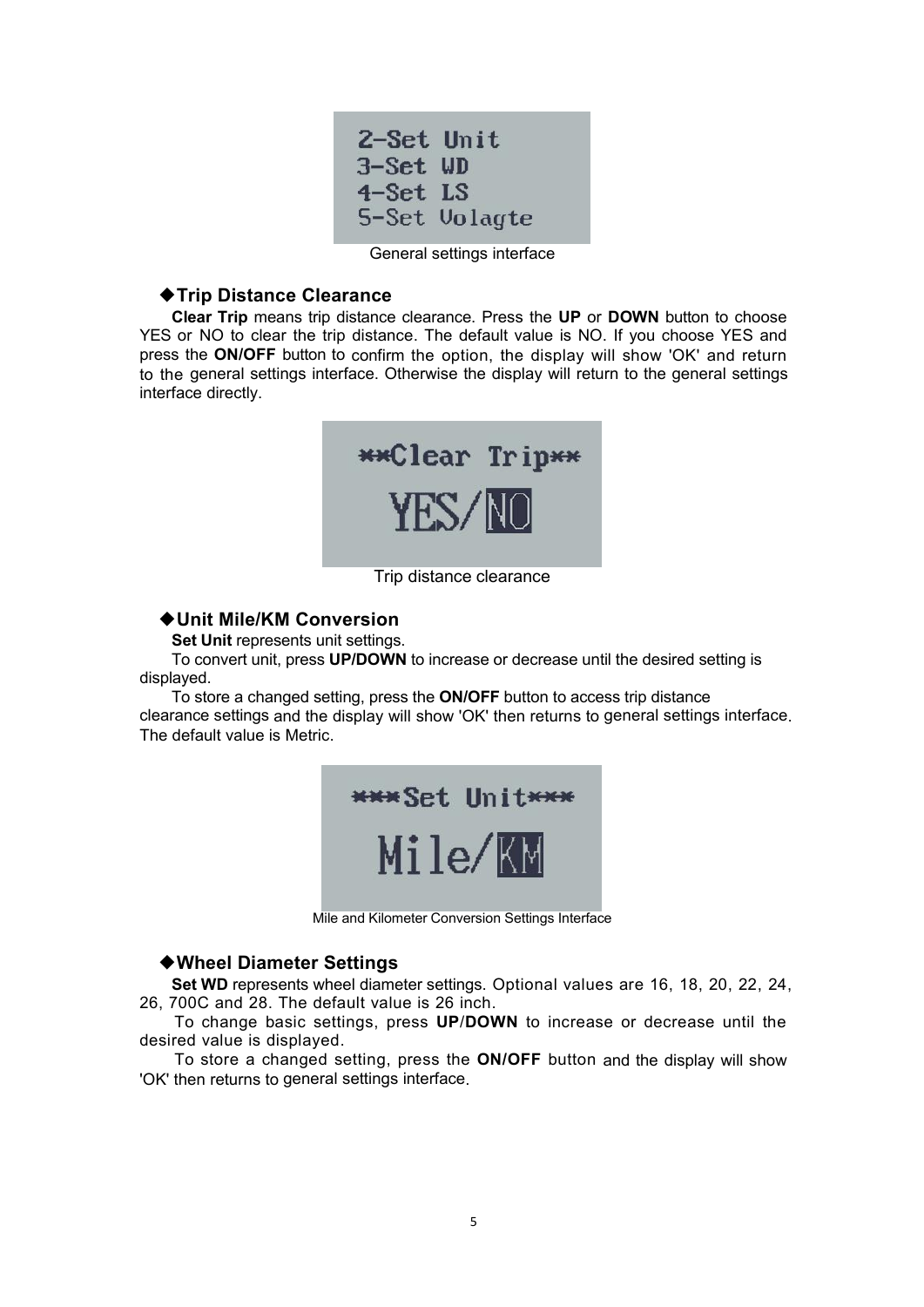

Wheel Diameter Settings Interface

#### <span id="page-8-0"></span>◆**Speed-limit Settings**

**Set LS** represents limited speed settings. When the running speed is faster than limited speed, the E-bike system will be switched off automatically. Limited speed range is 12Km/h to 40Km/h. The default value is 25Km/h.

To change basic settings, press **UP**/**DOWN** to increase or decrease until the desired value is displayed.

To store a changed setting, hold **ON/OFF** for 2 s and the display will show 'OK' then returns to general selection settings interface.



Limit Speed Settings Interface

#### <span id="page-8-1"></span>◆**Battery Power bar Settings**

**VOL** represents voltage settings. Each bar represents a voltage value. 5 bars voltage values must be entered one by one. For example, VOL 1 is the first bar voltage value, the default value is 31.5V.

To set battery power bar, press **UP**/**DOWN** to increase or decrease the number.

To store a changed setting and access the second bar, press the **ON/OFF** button.

Likewise**,** after 5 bars voltage values are entered, hold **ON/OFF** for 2 s to confirm and return to the previous menu.



Battery Power Bar Settings

## <span id="page-8-2"></span>**Personalized Parameter Settings(***Specific Set***)**

Personalized Parameter Settings(*Specific Set*) can match various requirements in use.

Hold both **UP** and**DOWN** buttonfor 2s to enter *general settings and* hold the **UP** and **DOWN** button for 2s again to enter personalized parameter settings selection interface. Press the **UP** or **DOWN** button to choose the personalized parameter settings items, then press the **ON/OFF** button to enter the corresponding settings interface.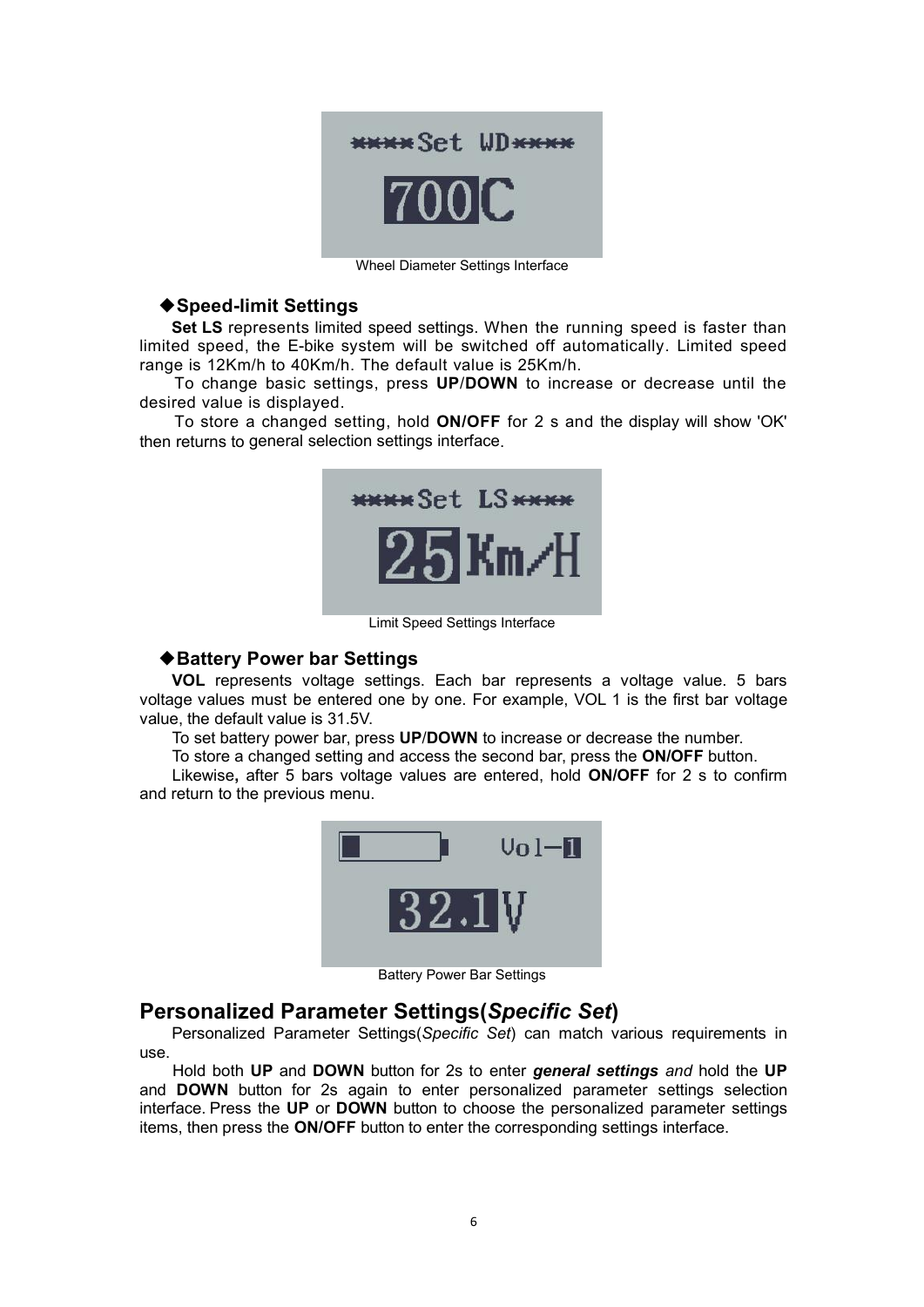

Personalized parameter settings Interface

#### <span id="page-9-0"></span>◆**Power assist Level Settings**

<span id="page-9-1"></span>**Power Set** means power assist level settings *Power assist Level mode*

In assist level settings, there are 8 modes for your choice: 0-3, 1-3, 0-5, 1-5, 0-7, 1-7, 0-9, 1-9. The default value is 0-5.

To select the mode of assist level, press **UP/DOWN** to increase or decrease until the desired assist level mode is displayed.

To store the changed setting and access the PAS ratio settings page, press the **ON/OFF** button.



PAS mode option interface

#### <span id="page-9-2"></span>*PAS Ratio settings*

To modify the value of PAS ratio can meet bikers' different requirements.

For example, the range is "45-55 percent" for PAS level 1, ratio value can be modified and the default is 50 percent.

Press the **UP** or **DOWN** button to increase or decrease the number. Press the **ON/OFF** button to confirm and move to the next PAS level ratio settings. Level 9 is the maximum. After all PAS ratios are input, hold the *\*DOWN button* to confirm and return to personalized parameter settings(Specific Set) items interface. For various symbol definitions, please refer to **Attached list 2**.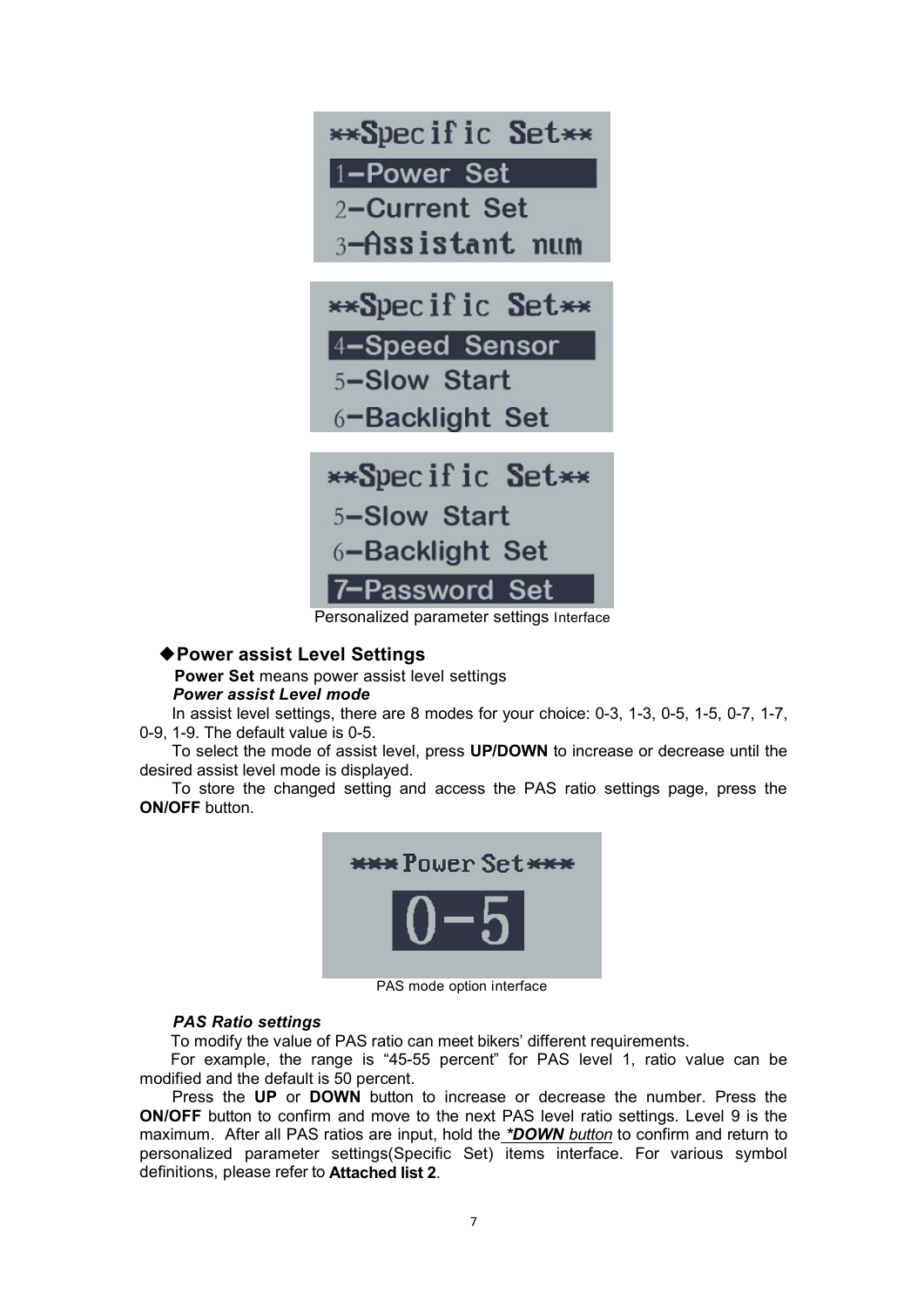

PAS Ratio Interface

## <span id="page-10-0"></span>◆**Controller Over-current Cut Settings**

**Current Set** represents controller over-current cut settings. The current value can be changed from 7.0A to 25.0A.

To change basic settings, press the "+" or the "-" button to increase or decrease the value of the current.

To store a changed setting, hold the "**ON/OFF**" button and then return to previous menu.



Current Settings Interface

## ◆**Power assist Sensor Settings**

**Assistant num** represents PAS sensitivity settings. The sensitivity value is "5" to "24".To store <sup>a</sup> changed setting, press the "**ON/OFF**" button and then return to previous

menu.

To change PAS sensitivity settings, press the "+" or the "-" button to choose the desired sensitivity value.



The PAS Sensitivity Settings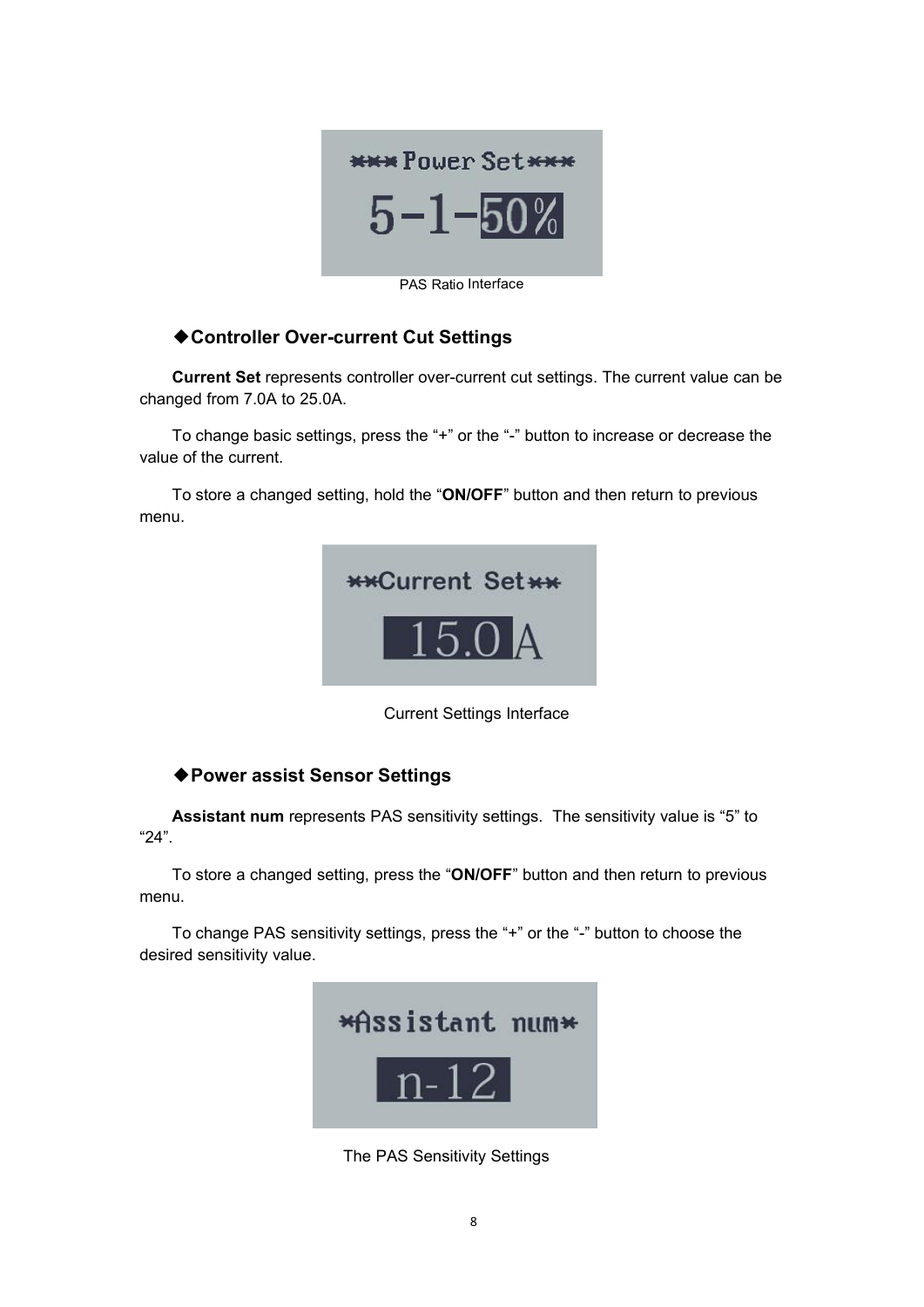## ◆**Speed Sensor Settings**

**Speed Sensor** represents speed sensor settings. The default value is 1

To change speed sensor settings, press the "+" or the "-" button to choose the quantity of magnet heads (the range is from 1 to 15).

To store a changed setting, hold the "**ON/OFF**" button and then return to previous menu.



Speed Sensor Selection

#### ◆**Slow Start up Settings**

**Slow Start** represents slow start up. The range is 1-4 seconds, 4 is the slowest.

To change slow start up settings, press the **UP** or **DOWN** button to change the value and press the **ON/OFF** button to confirm. The display will show 'OK' and return to previous menu interface. The default value is 1.

<span id="page-11-0"></span>

#### ◆**Backlight Brightness Settings**

**Backlight Set** represents backlight brightness settings. Level "1" is the low brightness, Level "3" is high brightness. The default level is "2".

To modify the backlight brightness, press the "+" button or the "-" button to choose the desired brightness.

To store a changed setting, press the "**ON/OFF**" button and return to previous menu interface.



Backlight Brightness Settings Interface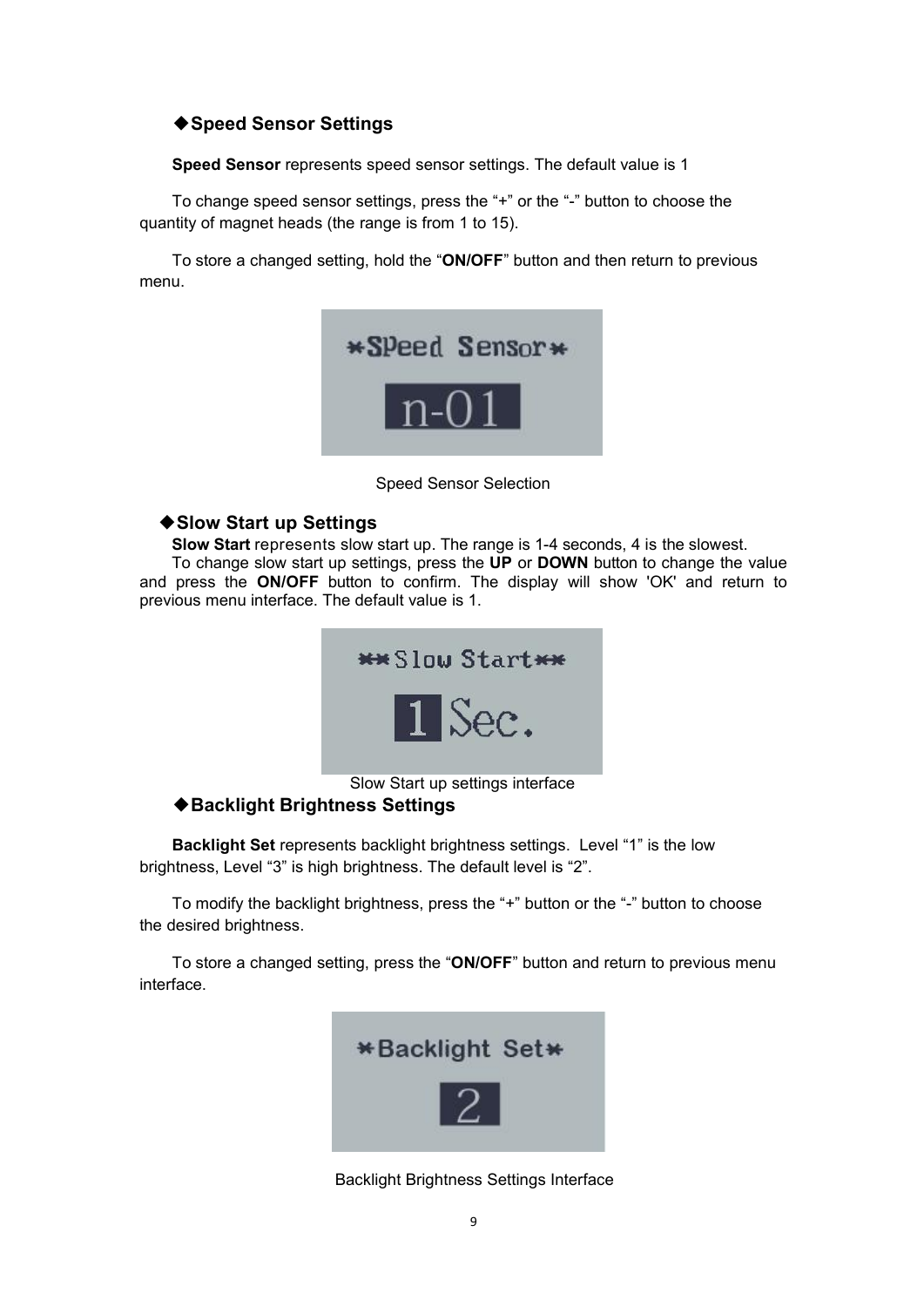#### ◆**Power-on Password Settings**

P2:0000 represents power-on password settings. The default password is 1212.

After accessing the power-on password settings, press **UP**/**DOWN** to modify the value and press **ON/OFF** to confirm digit one by one until the correct 4-digit password is completed. Then press **ON/OFF** to access power-on password enable settings interface, otherwise stay still in the password input state.



Power-on Password Entry Interface

#### <span id="page-12-0"></span>**Power-on Password Enable/Disable**

Press the **UP** or **DOWN** button to choose Disable or Enable and press the **ON/OFF** button to confirm. The default value is Enable. If you choose Enable, press the **ON/OFF** button to enter Power-on Password Modify interface, otherwise exit the power-on password settings interface.



Power-on Password Disable/Enable Interface

#### <span id="page-12-1"></span>**Power-on Password Change**

When the display shows "Password Set, P3", press the **UP** or **DOWN** button to modify the value and then press the **ON/OFF** button to confirm digit one by one until the new 4 digit password is completed.

To store the new power-on password, hold the **ON/OFF** button for 2 seconds and then exit settings.

When you switch on the E-bike system next time, the display will show P1,0000, please input the new password to power on.



Power-on Password Change Interface

#### <span id="page-12-2"></span>◆**Exit settings**

In the settings state, press the **ON/OFF** button to confirm the input. Hold the **ON/OFF** button for 2 s to save the settings and then exit the current settings. Hold the **DOWN** button for 2 s to cancel the operating but not saving the settings data, and then return to previous menu.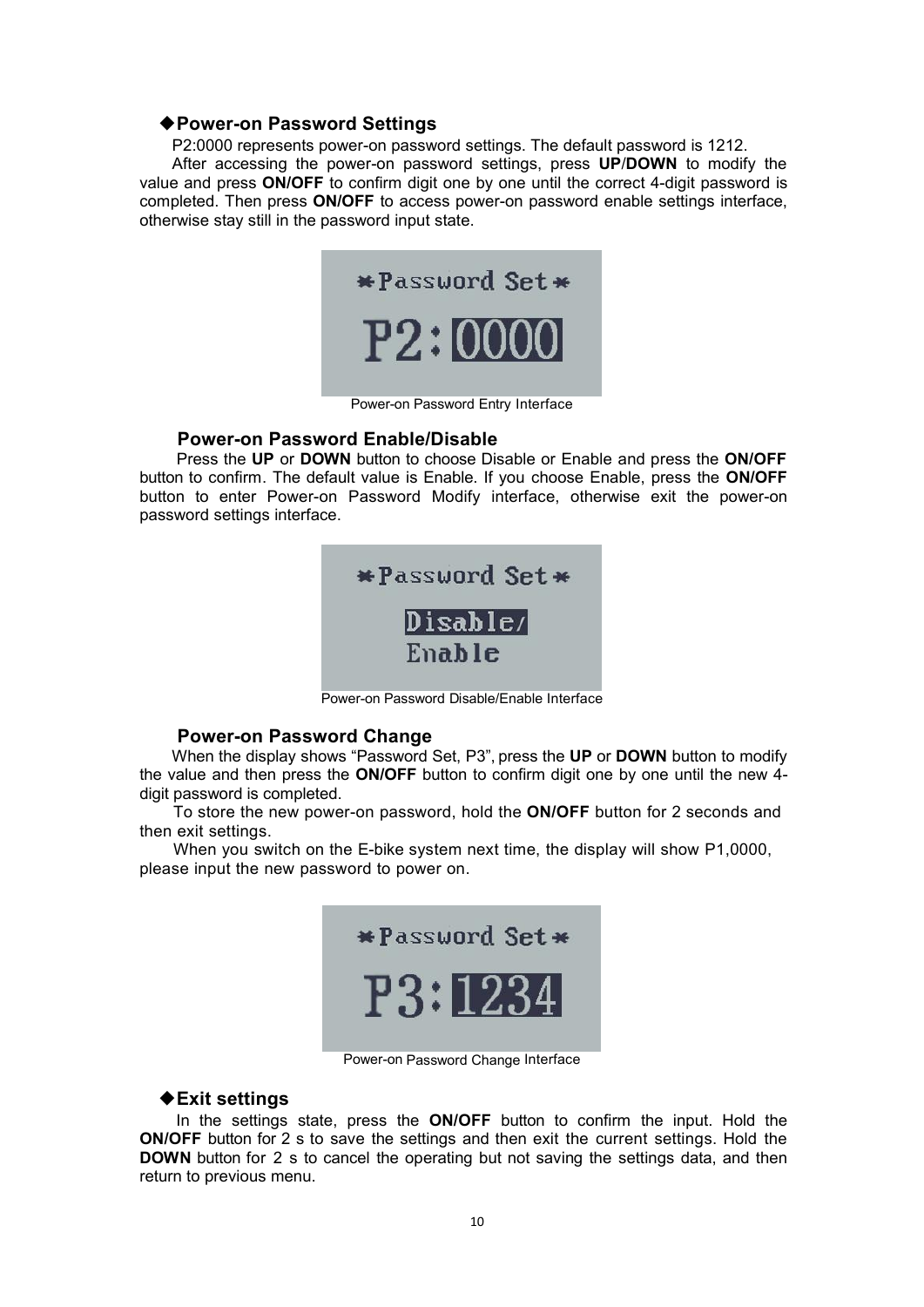**■If there is not any operations in one minute, display will exit the settings state automatically.**

## <span id="page-13-0"></span>**Recover default settings**

**dEF** means recover default settings. Press both the **UP** and **ON/OFF** button for 2 s to enter recover default settings**.** Press the **UP** or **DOWN** button to choose Y or N. Y means that recovers default settings. N means that do not recover default settings. When it is Y, hold the **ON/OFF** button for 2 s to recover default settings, the display shows dEF-00 at the same time**,** and then return to general display state. The default value is N.



Recover Default Settings Interface

## **Quality assurance and warranty scope:**

### **I. Warranty:**

- 1) The warranty will be valid only for products used in normal usage and conditions.
- 2) The warranty is valid for 24 months after the shipment or delivery to the customer.

#### **II. The following cases do not belong to warranty scope:**

- 1) The display is demolished.
- 2) The damage of the display is caused by wrong installation or operation.
- 3) The shell of the display is broken after the display is out of the factory.
- 4) The cable of the display is broken.
- 5) Beyond warranty period.

6) The fault or damage of the display is caused by the force majeure (e.g., fire, earthquake, etc.).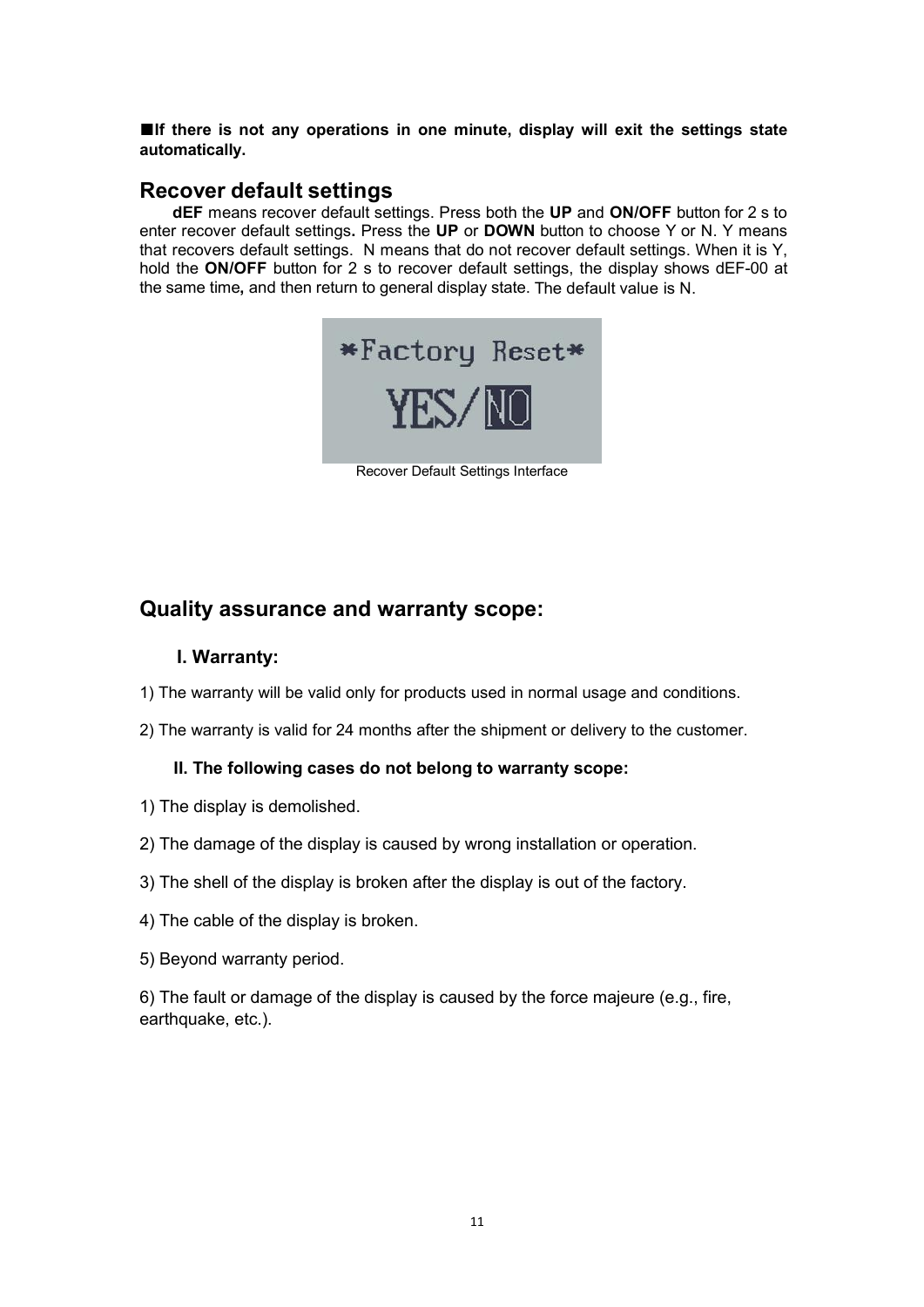## **Wire connection layout**

## **Connector wire sequence**



Connector to controller display end connection wire end to display

## **Wire sequence table**

| Wire sequence | Color      | Function  |
|---------------|------------|-----------|
|               | Red(VCC)   | ÷         |
| 2             | Blue(K)    | Lock      |
| 3             | Black(GND) | -         |
|               | Green(RX)  | <b>RX</b> |
| 5             | Yellow(TX) | ТX        |

**■Some products have wire connection with water-proof connectors, users can not see the color of wires in the harness.**

# **Warnings:**

1. Use the display with caution. Don't attempt to release or link the connector when battery is on power.

- 2. Try to avoid hitting the display.
- 3. Don't modify system parameters to avoid parameter disorder.
- 4. Make the display repaired when an error code appears.

▉**THIS MANUAL INSTRUCTION IS A GENERAL-PURPOSE VERSION.SOME OF THE VERSIONS FOR THE DISPLAY SOFTWARE WILL BE DIFFERENT FROM SPECIFICATION TO SPECIFICATION. PLEASE ALWAYS REFER TO AN ACTUAL VERSION**